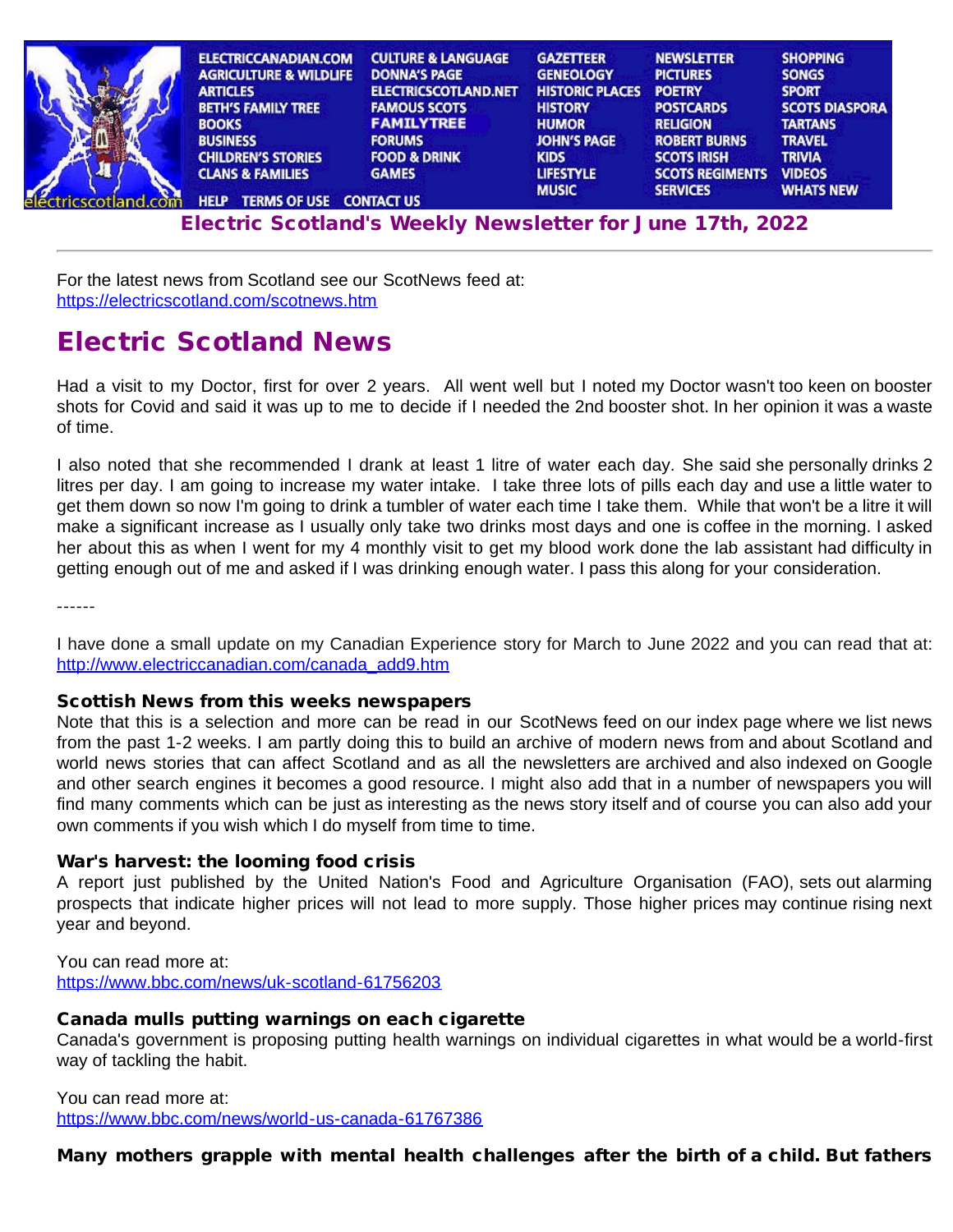## experience PND, too

For David Levine, the watershed moment came when he imagined he had shaken his baby.

You can read more at: <https://www.bbc.com/worklife/article/20220601-male-postnatal-depression-why-men-struggle-in-silence>

### Rum's Kinloch Castle set to be sold

Kinloch Castle and most of the island are owned by public agency NatureScot. who said it was now in advanced talks with a businessman about buying the property and placing it into a charitable trust.

You can read more at:

<https://www.bbc.com/news/articles/c28xxxml3lzo>

### Could flat tyres soon be a thing of the past?

Electric cars and autonomous mobility are changing tyre needs. Delivery firms and shuttle services want products that are low-maintenance, puncture-proof, recyclable, and have sensors that map road conditions.

You can read more at: <https://www.bbc.com/news/business-61644033>

### Christians are under attack in Nigeria

On 5 June, a Catholic Church in Owo, Ondo State, Nigeria was stormed by militant attackers, leaving at least 50 dead. Churchgoers were congregating for Sunday worship to celebrate the holy feast of Pentecost. The men, women and children slaughtered while peacefully attending church services were victims of a targeted attack on Christians.

You can read more at: [https://thecritic.co.uk/christians-are-under-attack-in-nigeria/?utm\\_source=newsletter](https://thecritic.co.uk/christians-are-under-attack-in-nigeria/?utm_source=newsletter)

### Scientists to harness DNA technology in battle to save the Eriskay pony

It's an ancient breed and icon of Scotland's wild places but, still, the Eriskay pony remains in peril.

You can read more at: <https://www.sundaypost.com/fp/eriskay-pony>

### Scotland's independence debate

Nicola Sturgeon has fired the gun on Scotland's independence debate, standing in Bute House yesterday with Patrick Harvie, co-leader of the Scottish Greens, launching the first of several papers on independence

You can read more at: <https://www.scottishreview.net/GerryHassan620a.html>

#### Media

By Hamish Mackay in the Scottish Review

You can read more at: <https://www.scottishreview.net/HamishMackay620a.html>

### Audit Scotland calls for more clarity over Covid funding

The Scottish government needs to be clearer about how and why it spent £12bn of emergency funding during the pandemic, the country's spending watchdog has said. Audit Scotland said more than 300 funding announcements have been made at Holyrood in response to Covid. But it said it was hard to see how some financial decisions were reached.

You can read more at: <https://www.bbc.com/news/uk-scotland-scotland-politics-61816859>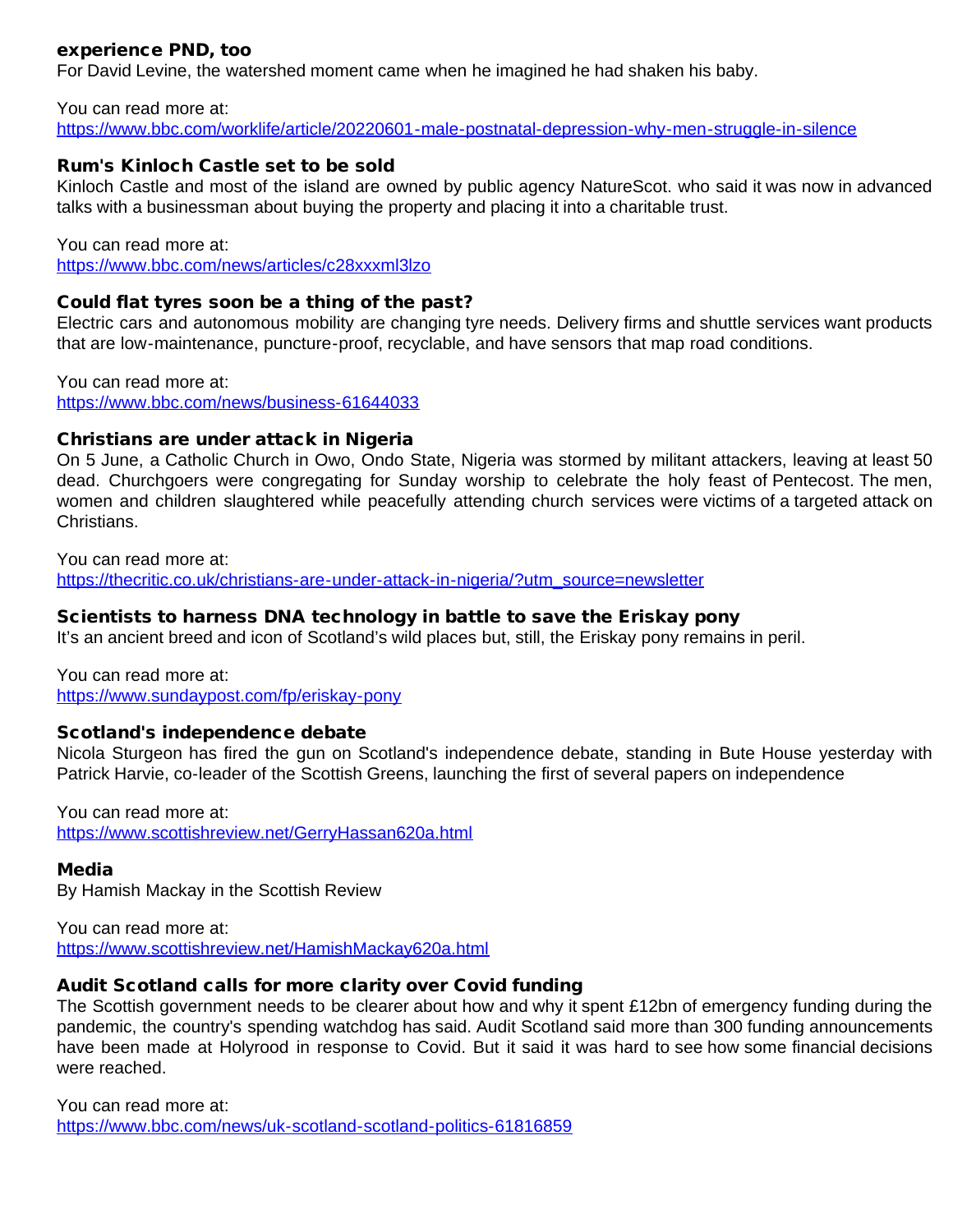# Electric Canadian

## Proceedings of the Canadian Institute

Part of the 1889/90 volume with many articles (pdf)

You can read this at: <http://www.electriccanadian.com/lifestyle/articles/proceedingsofca1887.pdf>

### The Making of the Canadian West

Being the Reminiscences of an eye-witness by Rev. R. G. MacBeth, M.A. (1898) (pdf)

You can read this book at: <http://www.electriccanadian.com/pioneering/makingofcanadianwest.pdf>

### Manitoba Memories

Leaves from my Life in the Prairie Province, 1868-1884, by Rev. George Young, D.D., Founder of Methodist Missions in the Red River Settlement (1897) (pdf)

You can read this book at: <http://www.electriccanadian.com/history/manitoba/manitobamemories.htm>

Thoughts on a Sunday morning - the 12th day of June 2022

By the Rev. Nola Crewe

You can view this at: [http://www.electricscotland.org/forum/communities/rev-nola-crewe/26218-thoughts-on-a-sunday-morning-the-](http://www.electricscotland.org/forum/communities/rev-nola-crewe/26218-thoughts-on-a-sunday-morning-the-12th-day-of-june-2022)[12th-day-of-june-2022](http://www.electricscotland.org/forum/communities/rev-nola-crewe/26218-thoughts-on-a-sunday-morning-the-12th-day-of-june-2022)

## The Net in the Bay

Or, The Journal of a visit to Moose and Albany by David Anderson D.D., First Bishop of Rupert's Land. (second edition) (1873) (pdf)

You can read this at: [http://www.electriccanadian.com/pioneering/alberta\\_01151.pdf](http://www.electriccanadian.com/pioneering/alberta_01151.pdf)

## Electric Scotland

## Beth's Video Talks

June 15th, 2022 - Research using school and education records

You can view this talk at:<https://electricscotland.com/bnft>

## Beth's Newfangled Family Tree

Hey. Here is Section 2 for July 2022.

There is a very special article about the magical Celtic wedding of Al and Lori McGalliard in Ireland beginning on page 19. I know that I grinned and smiled every second I read it and type-set it. It will make you happy too, I'll bet. Al is president of the Clan Skene Association, Inc.

A Scot, Tom Stoltman, is for the second time the World's Strongest Man. His older brother was five times the same title winner. Congratulations!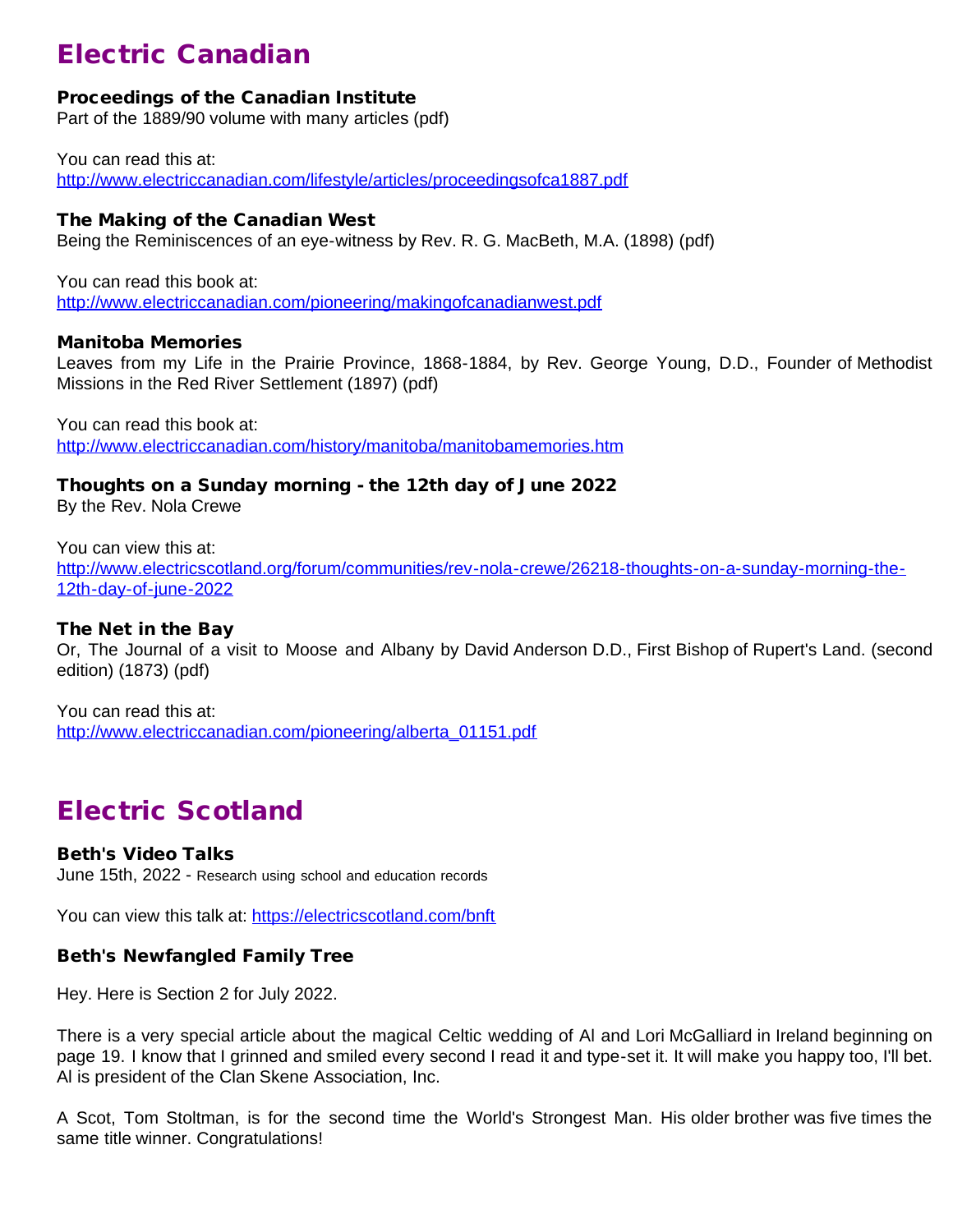There's still no word about Findlay, the Scottish Wildcat who was taken from the Scottish Wildcat folks last February.

We had sad news about the death of Alex Beaton. You can find the note that Linda Beaton sent on page 1 of BNF There is a URL directing you to his full obituary. Our sincere sympathy to his wife, Linda, and his family.

My "farm" has numerous baby tomatoes and I counted 9 yellow squash and blossoms that are about ready to be devoured. The zucchini is filled with blooms and the eggplant is blooming too. We are both enjoying seeing everything so green and healthy. GrowBoxes really are great if you can't physically have a garden! My red cabbage is huge already.

Please remember to keep your email address up to date by sending any edits or changes to bethscribble@aol.com. Remember, too, that Flowers of the Forest are free as are news items from your Scottish or genealogical group. If you have genealogical queries, please send them to the same email. No charge for those either.

Stay safe and remain vigilant regarding Covid-19. It's still lurking about.

Aye,

beth

You can get to this at:<https://electricscotland.com/bnft>

### Memoir of the Rev. Henry Duncan D.D.

Minister of Ruthwell, Founder of Savings Banks, author of "Sacred Philosophy of the Seasons", &c. &c. By His Son, The Rev. George John C. Duncan (1848) (pdf). I added this to the foot of his page at: [https://electricscotland.com/history/other/duncan\\_henry.htm](https://electricscotland.com/history/other/duncan_henry.htm)

## By-Gone Days in our Village

By Jean L. Watson (1864) (pdf)

You can read this book at: <https://electricscotland.com/lifestyle/bygonedaysinourvillage.pdf>

### Mine Eyes to the Hills

An Anthology of the Highland Forest arranged by Patrick R. Chalmers illustrated by V. R. Balfour-Browne (1931) (pdf)

You can read this book at: <https://electricscotland.com/lifestyle/mineeyes.htm>

## Autobiography of Rev. James B. Finley

Or Pioneer life in the West edited by N. P. Strickland, D. D. (1857) (pdf)

You can read this at: <https://electricscotland.com/history/america/PioneerlifeintheWest1857.pdf>

# **Story**

Thomas White By William Robertson (1900)

Mr. THOMAS WHITE, senior partner of the firm of Messrs White & Smith, restaurateurs, Glasgow, is perhaps as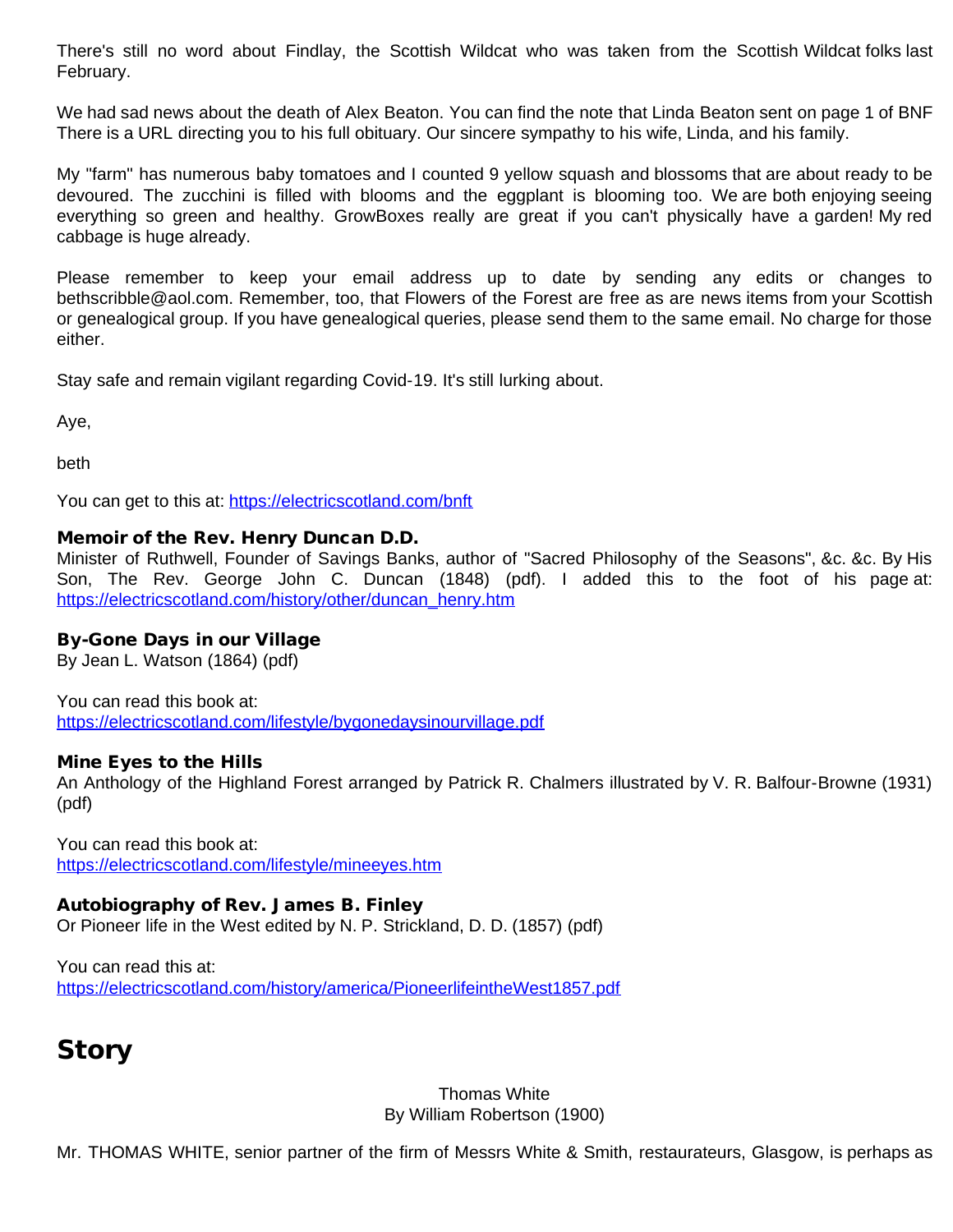well-known, and certainly as well liked, as any Borderer in the Second City. Deservedly so. He has been the pioneer of his own fortunes, rising to his present position from the humble cottage, "the but an' ben", a house which makes the happy home of the industrious peasantry of Merse and Teviotdale.

Mr White was born half a century ago at the "Farm Toun" of Skaithmuir, in Berwickshire. He had no more than got into the period of "short clothes," when his father removed to Dunse, as it was then known and spelt. It was in this pretty little Border town that Mr White was for the most part educated. Here he received the kind of instruction that makes for Scottish character, an education for which the parish schools of those days were justly eminent. The parish dominie was a friend both feared and loved, and it is a question if the Board School teacher is leaving such a strong impression on the minds of the boys and girls of to-day.

In those schoolboy days, as was common with all children of the agricultural classes during the vacation, Mr White had the usual spell of farm work, graduating from the singling of turnips and raking corn to the climax of every country boy's ambition—the driving of a horse and cart. On leaving school Mr White chose to follow the "genteel trade," and was duly apprenticed to Mr John Young, draper, in Duns. During his first week behind the counter, the following incident happened. Plucking up courage to encounter his first customer, a wee girl put a penny down on the counter and demanded "a ha'-penny pirn and a ha'-penny back." The pirn was duly forthcoming, but the embryo draper had to appeal to older hands plaintively, "Where do the ha'-penny backs lie?"

Having finished his apprenticeship, and after serving three years with another firm of drapers in the soutars' toun of Selkirk, our friend came to find a home and a career in the great commercial city of the west. Mr White relates with gratitude his first experience of the city. Coming in the forenoon, a perfect stranger, within one hour of his arrival he secured a good situation in a large retail drapery warehouse in Buchanan Street. After several years' service, noting changes at work in the wholesale trade, and ever on the alert to get to the top of the tree, he applied for, and secured, the appointment of buyer in one of the most important departments in the large and prosperous drapery warehouse of Messrs Stewart & McDonald. This position Mr White occupied for ten years with great satisfaction to his employers.

He was forced to relinquish this appointment on account of a severe ice accident which he met with while skating, and which incapacitated him from business for about one year. On resuming, Mr White gave up what he calls the trade of "clothing the naked," and took to that of "feeding the hungry." He commenced his new venture by purchasing the old-fashioned hotel, now merged in the Bonanza Warehouse, but then well known as "His Lordship's Larder." Here for another five years, Mr White did yeoman service to the farmers and others frequenting St Enoch's Square on market days.

Selling "His Lordship's Larder," Mr White acquired the much more extensive business long carried on by Mr Forrester in Gordon Street. Here his business increased by leaps and bounds. After another five years' hard work, he assumed a partner, and purchased at the same time another business—The Trades' House Restaurant in Glassford Street. In Mr Smith, Mr White finds a partner most congenial, thoroughly practical, and with energy enough to go through fire and water.